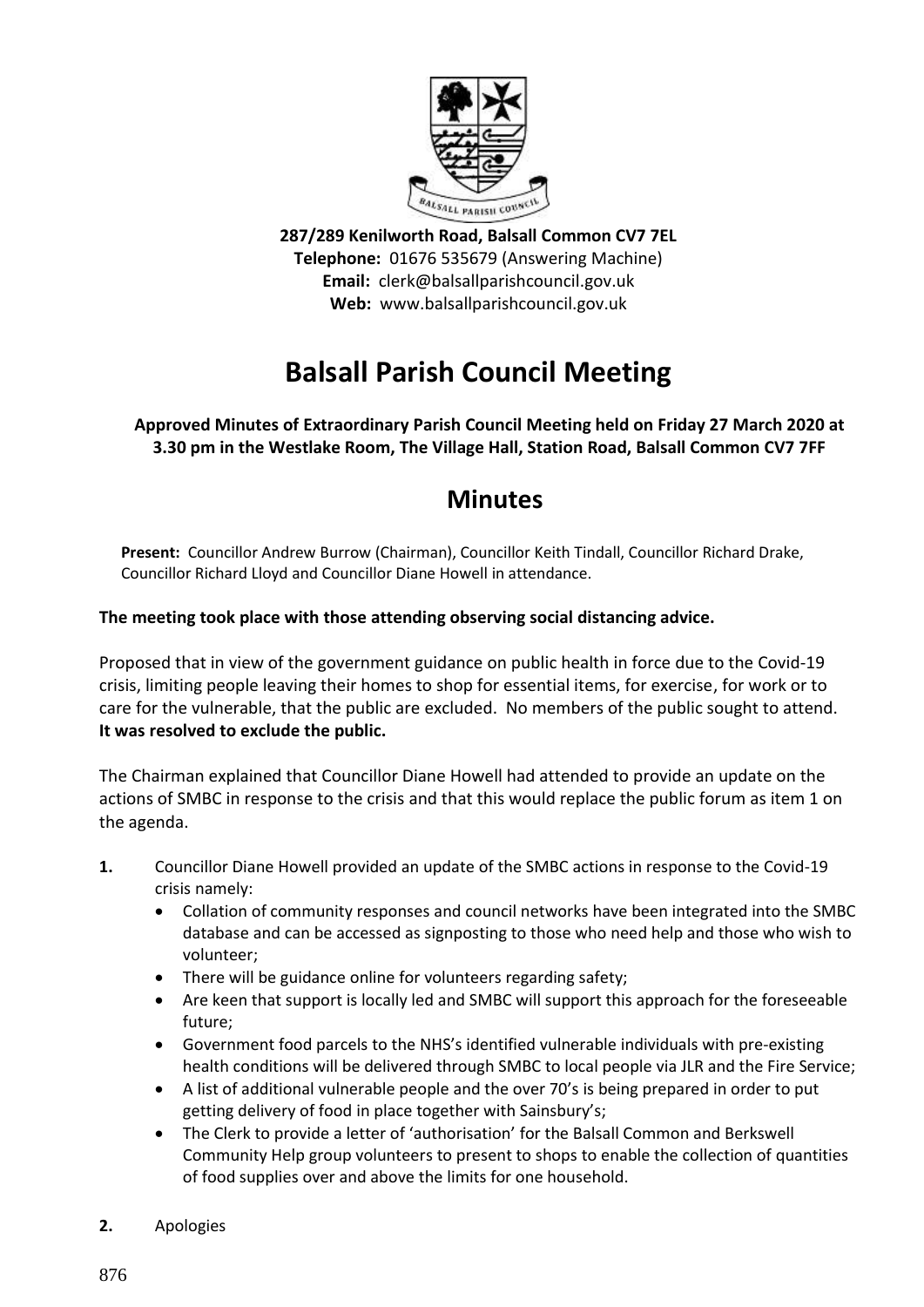**Apologies were noted from Councillor Elizabeth Macdonald, Councillor Kay Howles and Councillor Marion Keeley.**

- **3.** Declarations of Interest **There were no declarations of interest.**
- **4.** Proposal to agree a revised schedule of Parish Council Meetings for 2020/21 in response to the Covid-19 crisis.

**Resolved to agree a revised schedule of Parish Council Meetings for 2020/21 in response to the Covid-19 crisis.** 

**The meetings of 15 April 2020, 13 May 2020 and the Parish Meeting (Assembly) of 16 April 2020 are cancelled.**

**Parish Council Meetings for June and ongoing will be advised including a rearranged Annual Parish Meeting and a rearranged Parish Meeting (Parish Assembly).**

**Should a meeting be required before the next one scheduled, this will be called by the Clerk in consultation with the Chairman.**

**Members to note that should an Extraordinary Parish Meeting be appropriate, this may be called in accordance with Standing Orders, section 6.**

**5.** Proposal that the Parish Council's representation on external bodies and the work of the Council's Working Groups will be suspended unless work can be done in line with government advice (remotely).

Representatives and Working Groups to report to the next scheduled Parish Council Meeting. **Resolved** that the Parish Council's representation on external bodies and the work of the Council's Working Groups will be suspended unless work can be done in line with government advice (remotely). Any work taking place to be reported to the next scheduled Parish Council Meeting.

- **6.** Proposal to suspend work on the VE Day Event jointly with Berkswell Parish Council. The Clerk in conjunction with Berkswell Parish Clerk to cancel the event, orders and arrangements, if appropriate seeking compensation from government for residual costs. **Resolved** to cancel the VE Day Event jointly with Berkswell Parish Council based on recent government advice.
- **7.** Proposal to establish a budget of £1,500 from General Reserves in order to directly purchase specified support items to benefit Balsall parish identified by community organisations and local initiatives in response to the Covid-19 crisis.

**Resolved** to amend the proposal to read:

**Proposal** to establish a budget of £2,500 from General Reserves in order to directly purchase specified support items to benefit Balsall parish identified by community organisations and local initiatives in response to the Covid-19 crisis.

**Proposal** to allocate up to £7,000 from the grants budget and delegate authority to the clerk the ability to make grants.

**Resolved** to approve both proposals as amended.

- **8.** Proposal to contribute 62% of the quoted costs of £134.00 (no VAT) incurred by Berkswell Parish Council in printing leaflets and posters to be circulated to households in both parishes by 'Balsall Common and Berkswell Community Help'. To be met from the budget agreed at item 7. **Resolved** to contribute 62% of the quoted costs of £134.00 (no VAT) incurred by Berkswell Parish Council in printing leaflets and posters to be circulated to households in both parishes by 'Balsall Common and Berkswell Community Help'. To be met from the budget agreed at item 7.
- **9. Proposal** to approve temporary financial procedures for the duration of the Covid-19 crisis as follows: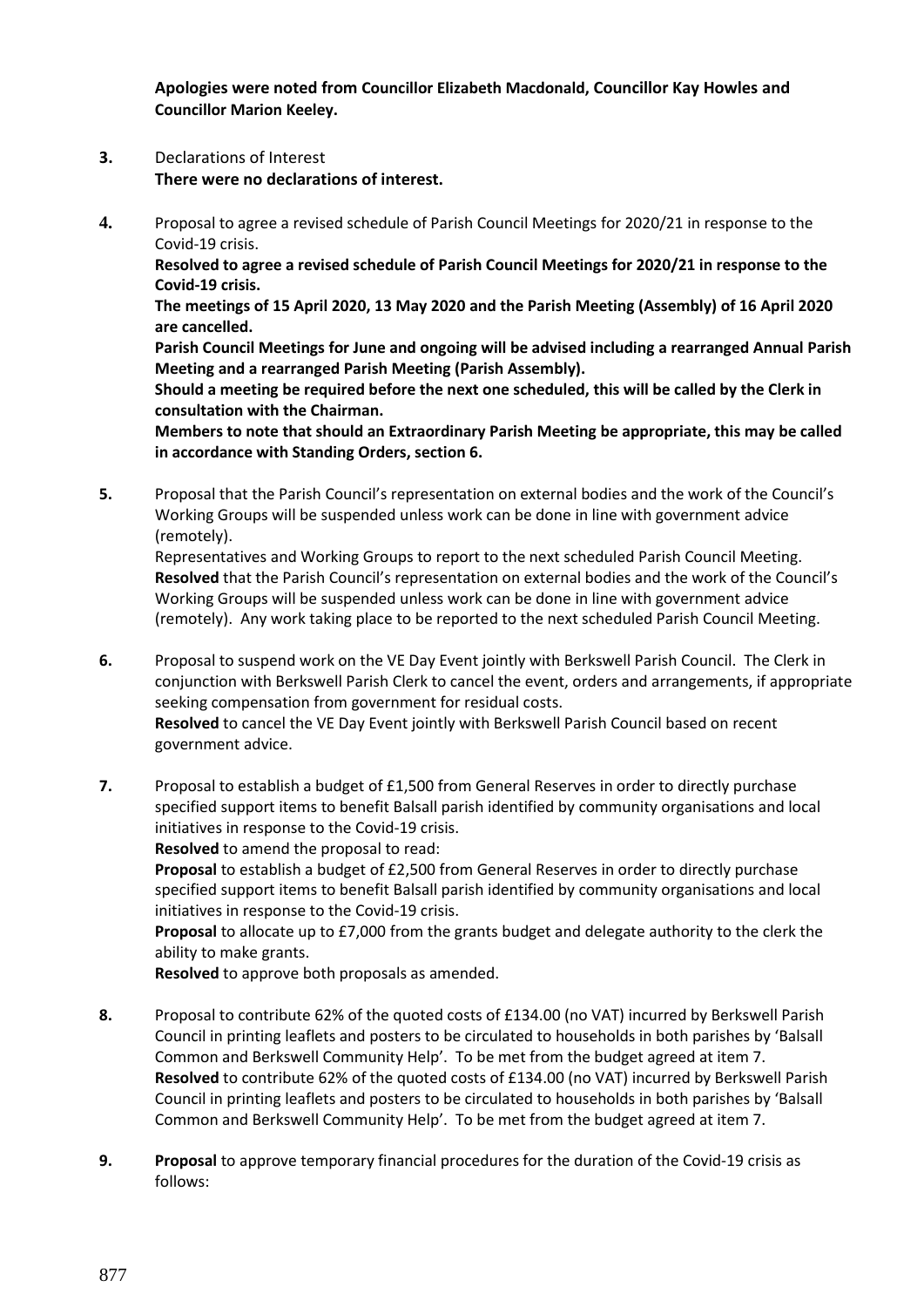**(9.1)** Delegation to the Clerk to raise purchase orders for the ongoing normal operation of the Council against approved budgets. All Councillors are to be advised by email of orders to be placed with 48 hours minimum notice before the order is placed.

**Resolved** to delegate authority to the Clerk to raise purchase orders for the ongoing normal operation of the Council against approved budgets. All Councillors are to be advised by email of orders to be placed with 48 hours minimum notice before the order is placed.

**(9.2)** Delegation to the Clerk to prepare a payments schedule to be circulated to all Councillors by email and to draw up cheques for signature by two signatories. All such payments made to be reported to the next scheduled meeting of the Council.

**Resolved** to delegate authority to the Clerk to prepare a payments schedule to be circulated to all Councillors by email and to draw up cheques for signature by two signatories. All such payments made to be reported to the next scheduled meeting of the Council.

**(9.3)** Authorisation of the Clerk to use the emergency payments procedures within Financial Regulations 5.4 for all payments within the budget agreed at item 7 (Covid-19 response). Where practical this will be a single list of payments emailed to Councillors.

**Resolved** to authorise the clerk to use the emergency payments procedures within Financial Regulations 5.4 for all payments within the budget agreed at item 7 (Covid-19 response). Where practical this will be a single list of payments emailed to Councillors.

**10.** Proposal to delegate to the Clerk responses on Planning Applications on behalf of the Council. Responses will only be made on applications that are considered 'exceptional' i.e. those likely to be of significant community interest. These applications will be circulated to all Councillors for comment. All other applications received by the Council will nevertheless be circulated to all Councillors who may wish to make individual responses to SMBC.

**Resolved** to amend the proposal to insert 'or appear to conflict with the Balsall Parish NDP' after 'of community interest'.

**Resolved** to delegate to the Clerk authority to make responses on Planning Applications on behalf of the Council. Responses will only be made on applications that are considered 'exceptional' i.e. those likely to be of significant community interest or appear to conflict with the Balsall Parish NDP.

**11.** Proposal to delegate to the Clerk any actions and costs deemed necessary to comply with government advice applicable to the Council's assets, in particular Willow Park and playground, Oakley playground and Temple Balsall Cemetery.

**Resolved** to delegate to the Clerk the authority to take any actions and costs deemed necessary to comply with government advice applicable to the Council's assets, in particular Willow Park and playground, Oakley playground and Temple Balsall Cemetery.

It was noted that the Parish Council grounds will contractors be asked to continue to maintain the publicly closed off areas subject to compliance with the obligation to follow government advice on social distancing.

- **12.** Proposal to consider any further actions necessary to ensure the operation of the Parish Council during the coronavirus emergency. **Resolved** to confirm that the Clerk will produce an 'emergency pack' for the Chairman to hold in the case of sickness absence of the Clerk, to be opened in the presence of two further Councillors.
- **13. Date and Venue of Next Meeting: The next scheduled meetings of the Parish Council on 15 April has been cancelled. Further meetings are to be advised. PLEASE NOTE THAT THESE MEETINGS HAVE BEEN POSTPONED ON GOVERNMENT ADVICE Parish Meeting (Assembly) Thursday 16 April 2020, 8.00pm in the Main Hall, Village Hall, 112 Station Road, Balsall Common CV7 7FF Annual Parish Council Meeting Wednesday 13 May 2020, 7.30pm in the Main Hall, Village Hall, 112 Station Road, Balsall Common CV7 7FF**